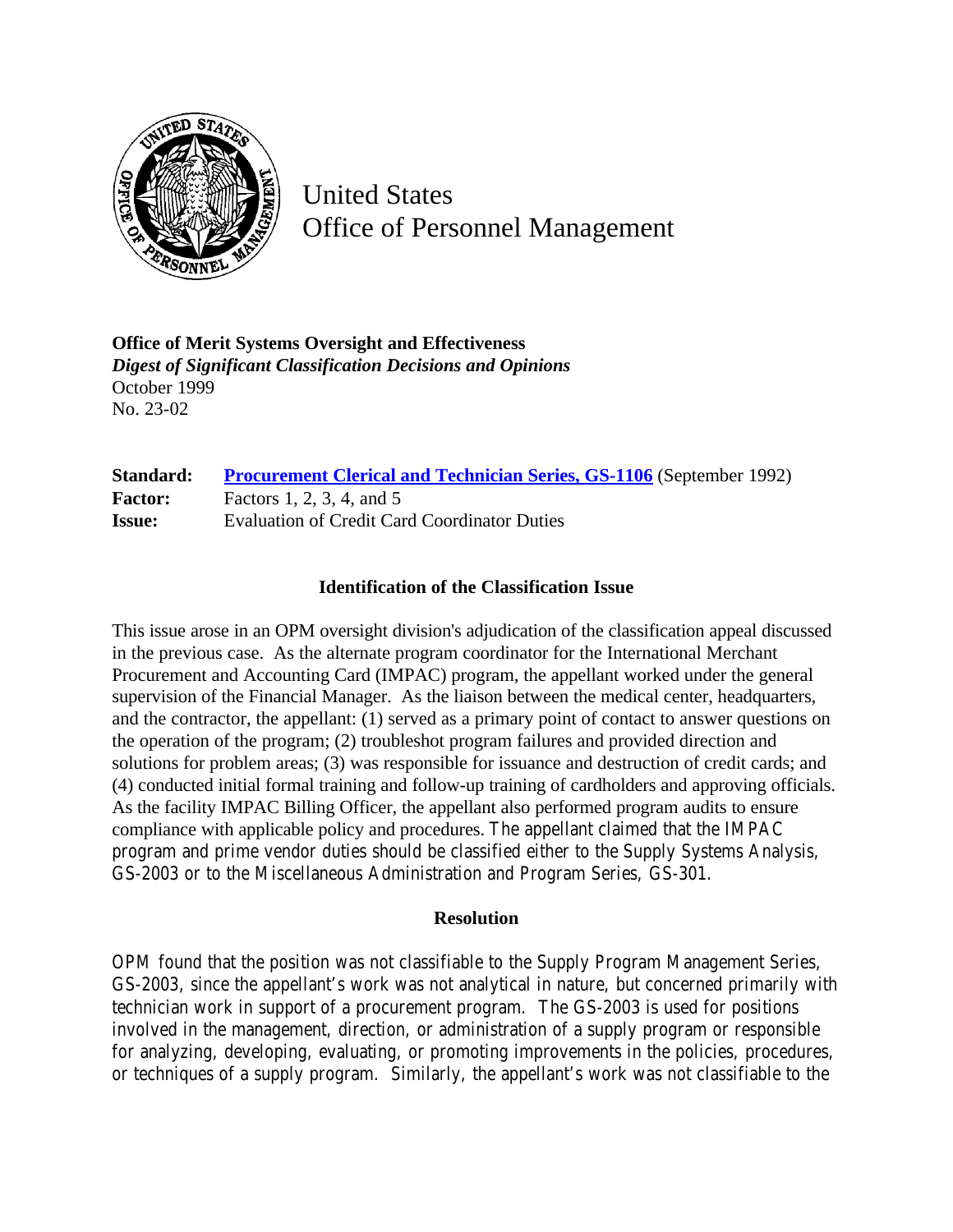Miscellaneous Administration and Program Series, GS-301 since the work did not involve two-grade interval general administrative work required for inclusion in this series.

Instead, the oversight division found the appellant's IMPAC program duties to be covered by the Procurement Clerical and Technician Series, GS-1106. This work requires a practical knowledge of procurement procedures, operations, regulations, and programs to serve as an important link between the contractor and various agency or activity personnel and to provide

support to other procurement support staff. OPM found that the appellant's IMPAC and blanket purchase duties were procurement support functions within the meaning of the GS-1106 PCS. The factors and levels, which differ from those in the previous issue or otherwise have an impact on the final classification of the position, are addressed.

OPM found the appellant's applying knowledge of: (1) the IMPAC credit card program, agency, and Federal Acquisition Regulations (FAR); (2) the purchase card database and processing procedures to support bank card transactions; and (3) supply and finance regulations involved the application of a body of standardized procurement regulations and procedures related to one or more procurement functions typical of Level 1-3. As required at this level, the appellant used this knowledge to generate a variety of recurring and special reports, train cardholders, and respond to recurring questions from card users, installation personnel, and vendors. The appellant's knowledge was more specific to the credit card and prime vendor programs rather than to an in-depth or broad body of procurement phases or functions. The problems and issues with which she dealt did not require applying a depth or range of procurement program knowledge on analytically demanding issues found at Level 1-4.

OPM credited the position with Level 2-3 because the appellant planned and carried out her duties with a high degree of independence. She independently resolved most problems and deviations that occurred with cardholders, vendors, and the contractor. As the alternate program coordinator, she updated and provided training to cardholders and approving officials, served as the main resource in answering their questions, and exercised continuing responsibility for program audit and oversight. These functions provided the opportunity for the exercise of discretion not present in the appellant's voucher examining work

OPM found that the appellant used various guidelines such as FAR, agency directives and handbooks, medical center memoranda, and credit card program manuals and instructions. The appellant also utilized judgment and initiative in identifying appropriate procedures with the introduction of the new credit card and in responding to questions and resolving problems. The position, however, failed to meet Level 3-3, where work involves routinely responding to contractor protests or equivalent problems, extracting relevant information, or reconstructing incomplete files. Available guidelines were applicable to most of the appellant's work. Although the appellant was responsible for understanding and advising card users on changes in program policies and procedures, these issues did not occur with the frequency and did not entail the interpretive demands intended at Level 3-3. While the appellant disseminated